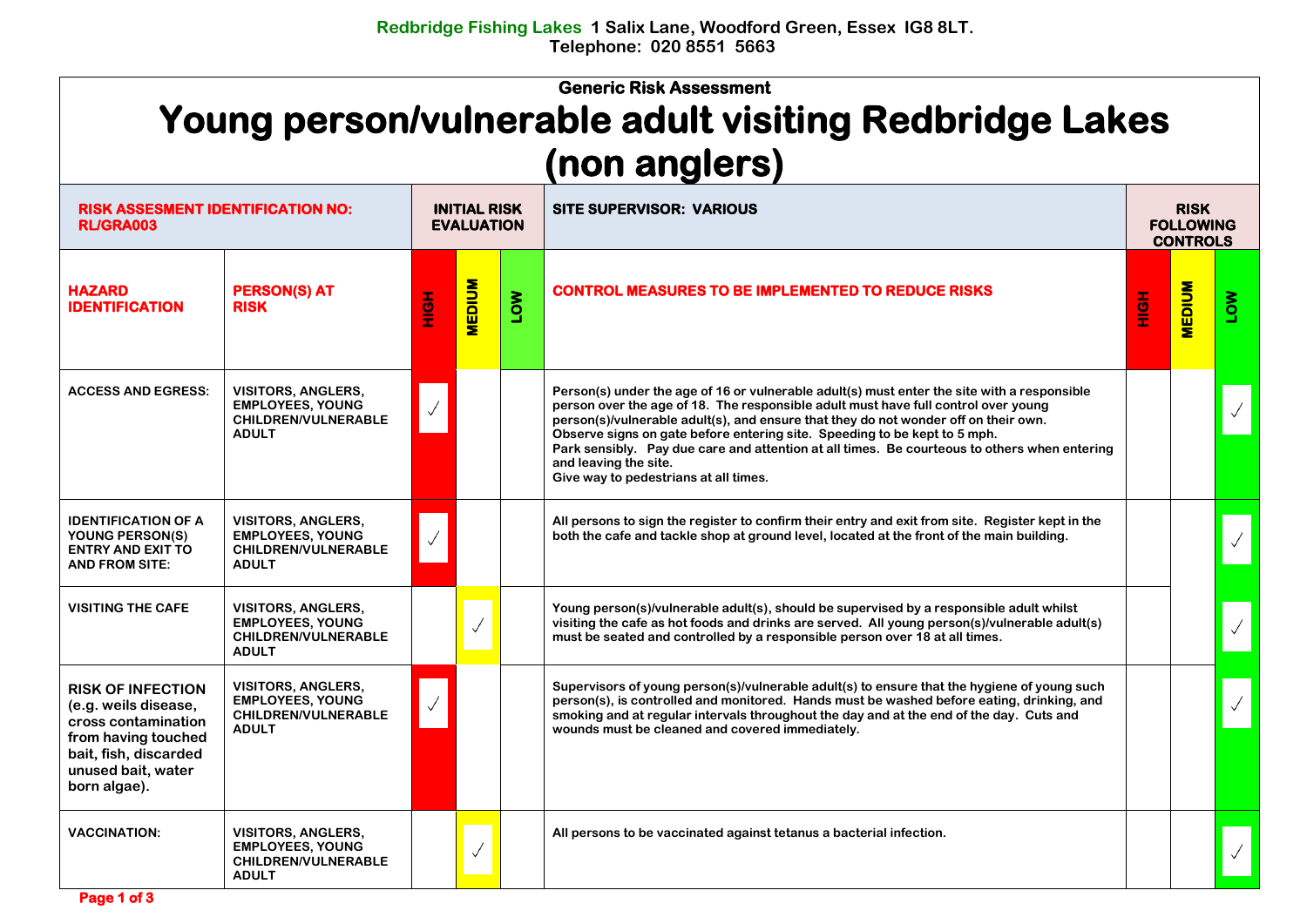## **Redbridge Fishing Lakes 1 Salix Lane Woodford Green Essex IG8 8LT Telephone: 020 8551 5663**

| <b>Generic Risk Assessment</b><br>Young person/vulnerable adult visiting Redbridge Lakes (non anglers)                                             |                                                                                                           |         |                                          |            |                                                                                                                                                                                                                                                                                                                                                                                                             |                                                    |               |    |  |
|----------------------------------------------------------------------------------------------------------------------------------------------------|-----------------------------------------------------------------------------------------------------------|---------|------------------------------------------|------------|-------------------------------------------------------------------------------------------------------------------------------------------------------------------------------------------------------------------------------------------------------------------------------------------------------------------------------------------------------------------------------------------------------------|----------------------------------------------------|---------------|----|--|
| <b>RISK ASSESMENT IDENTIFICATION NO:</b><br><b>RL/GRA003</b>                                                                                       |                                                                                                           |         | <b>INITIAL RISK</b><br><b>EVALUATION</b> |            | <b>SITE SUPERVISOR: VARIOUS</b>                                                                                                                                                                                                                                                                                                                                                                             | <b>RISK</b><br><b>FOLLOWING</b><br><b>CONTROLS</b> |               |    |  |
| <b>HAZARD</b><br><b>IDENTIFICATION</b>                                                                                                             | <b>PERSON(S) AT</b><br><b>RISK</b>                                                                        | Hộ<br>T | <b>MEDIUM</b>                            | <b>NOT</b> | <b>CONTROL MEASURES TO BE IMPLEMENTED TO REDUCE RISKS</b>                                                                                                                                                                                                                                                                                                                                                   | <b>HOH</b>                                         | <b>MEDIUM</b> | Šη |  |
| <b>INJURY FROM</b><br><b>ANGLERS CASTING:</b>                                                                                                      | <b>VISITORS, ANGLERS,</b><br><b>EMPLOYEES, YOUNG</b><br><b>CHILDREN/VULNERABLE</b><br><b>ADULT</b>        |         |                                          |            | Young person(s)/vulnerable adult(s) walking around the lake should be alongside a<br>responsible adult at all times. The supervising adult or young person(s)/vulnerable<br>adult(s) must not walk near or behind any angler that is casting and should remain<br>vigilant at all times.                                                                                                                    |                                                    |               |    |  |
| <b>PERSONAL</b><br><b>PROTECTIVE</b><br><b>CLOTHING:</b>                                                                                           | <b>YOUNG</b><br>CHILDREN/VULNERABLE<br><b>ADULT/CARERS</b>                                                |         |                                          |            | All person(s) should wear the correct clothing and footwear at all times to protect<br>them against weather conditions.                                                                                                                                                                                                                                                                                     |                                                    |               |    |  |
| <b>RISK OF DROWNING,</b><br><b>HYPERTHERMIA:</b>                                                                                                   | <b>VISITORS, ANGLERS,</b><br><b>EMPLOYEES, YOUNG</b><br><b>CHILDREN/VULNERABLE</b><br><b>ADULT</b>        |         |                                          |            | No person to enter the lake. In the case of retrieving any items from the lake the management<br>are to be informed, and the correct action will be taken.<br>All persons not fishing should keep well back from the bankside and at no time ever enter<br>upon the spits that divide the bays as they are deep and hazardous, access to these areas by<br>persons not fishing are prohibited at all times. |                                                    |               |    |  |
| RISK OF INJURY: e.g.<br>stings and bites from<br>insects attracted to<br>water and bait.<br><b>Stings from plants</b><br>etc. Poisonous<br>plants. | <b>VISITORS, ANGLERS,</b><br><b>EMPLOYEES, YOUNG</b><br><b>CHILDREN/VULNERABLE</b><br><b>ADULT/CARERS</b> |         |                                          |            | Stings and bits from insects must be treated immediately.<br>Plants & berries must not be eaten to prevent poisoning or touched to prevent hand to mouth<br>contamination.                                                                                                                                                                                                                                  |                                                    |               |    |  |